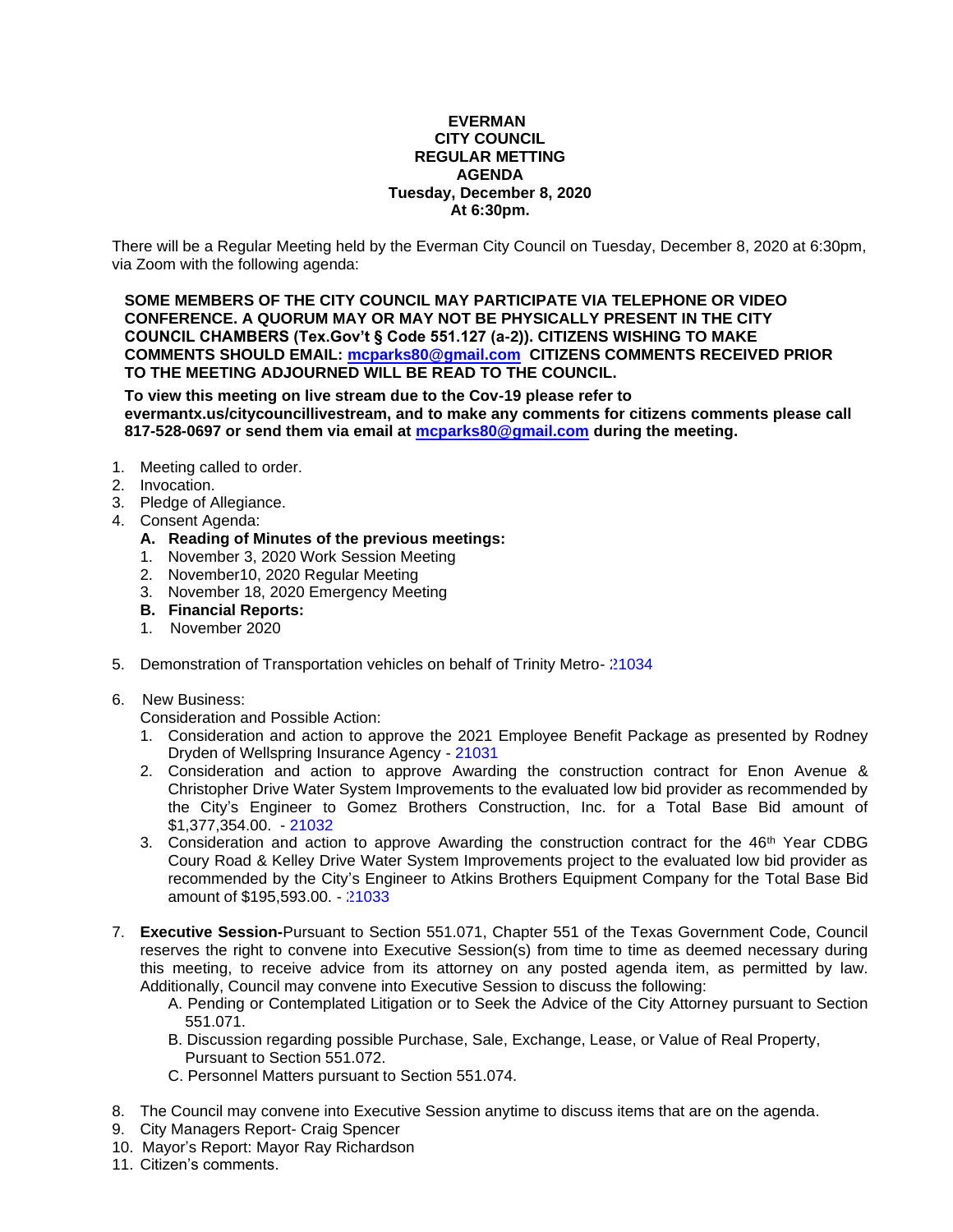12. Adjourn.

*I hereby certify that this agenda was posted on the City of Everman bulletin board at or before 5:00 p.m. on Friday December 4, 2020.*

 $\sim$   $\sim$   $\sim$   $\sim$   $\sim$   $\sim$ 

Mindi Parks City Secretary

*City Hall is wheelchair accessible. Parking spaces for disabled citizens are available. Requests for sign interpretative services must be made 48 hours prior to the meeting. To make arrangements, call 817.293.0525 or TDD 1.800.RELAY TX, 1.800.735.2989.*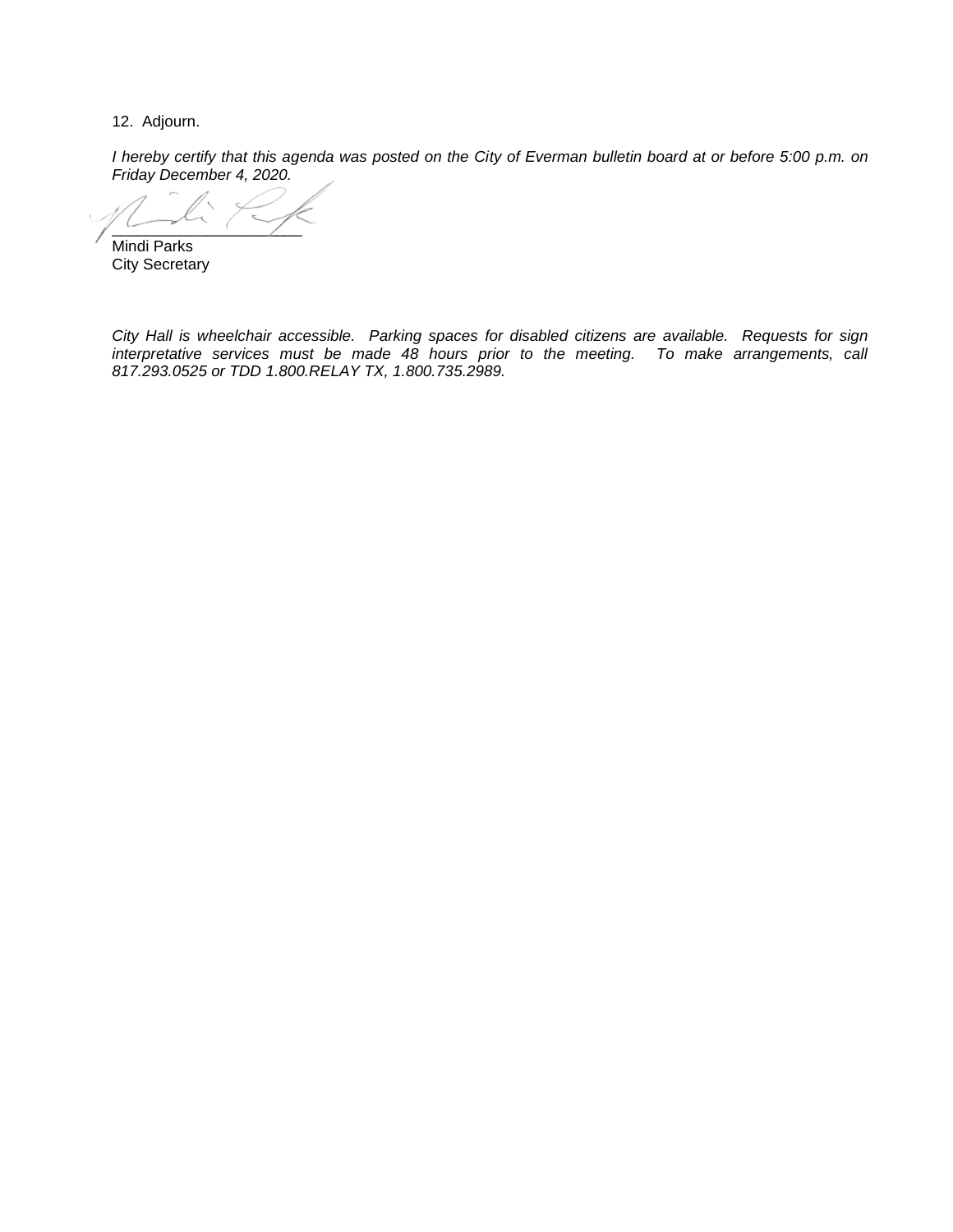### **EVERMAN CITY COUNCIL WORK SESSION MINUTES Tuesday, November 3, 2020 6:30 P.M.**

There will be a Work Session held by the Everman City Council on Tuesday, November 3, 2020 at 6:30 p.m. via remote access with Zoom with the following agenda:

SOME MEMBERS OF THE CITY COUNCIL MAY PARTICIPATE VIA TELEPHONE OR VIDEO CONFERENCE. A QUORUM MAY OR MAY NOT BE PHYSICALLY PRESENT IN THE CITY COUNCIL CHAMBERS (Tex.Gov't § Code 551.127 (a-2)). CITIZENS WISHING TO MAKE COMMENTS SHOULD EMAIL: [mparks@evermantx.net](mailto:mparks@evermantx.net) CITIZENS COMMENTS RECEIVED PRIOR TO THE MEETING ADJOURNED WILL BE READ TO THE COUNCIL.

To view this meeting on live stream due to the Cov-19 please refer to evermantx.us/citycouncillivestream, and to make any comments for citizens comments or the Public Hearing please call 817-528-0697 or send them via email at [mparks@evermantx.net](mailto:mparks@evermantx.net) during the meeting.

| Ray Richardson         | $\star$ | Mayor                   |
|------------------------|---------|-------------------------|
| Linda Sanders          | $\star$ | Council Member, Place 1 |
| Johnnie Allen          | $\star$ | Council Member, Place 3 |
| Susan Mackey           | $\star$ | Mayor Pro-Tem           |
| <b>Judy Sellers</b>    | $\star$ | Council Member, Place 5 |
| Miriam Davila          | $\star$ | Council Member, Place 6 |
| Absent:                |         |                         |
| <b>Kelly Denison</b>   | $\star$ | Council Member, Place 2 |
| <b>Others Present:</b> |         |                         |
| Mindi Parks            | $\star$ | <b>City Secretary</b>   |
| Craig Spencer          | $\star$ | City Manager, Chief     |
| Susanne Helgesen       | $\star$ | Director of Finance     |

#### 1. **Meeting called to order.**

Mayor called meeting to order at 6:30pm.

#### 2. **Discussion Items:**

1. Proposed Sexual Offender Residency and Child Safety Zone- 21020

Craig explained to council that there has been a spike in registrations. Three new ones have moved into the city. We have 7 low risk, 14 moderate, and 2 high risk in the city. The city would like to add more restrictions to the ones already in place to tighten them up. This would include things like no lights on there porch during Halloween, adding more restrictions that will not allow close range to schools. The State Law on that is 500 feet and we have one that is 505 feet away. They would have to register within 10 days of moving into the city. We have one officer, Officer Robinson that deals strictly with sexual offender registrations. They also have to follow Local and State laws. There is a fine of \$2000 per day if they don't comply and register within the 10 days. These people are and will be listed on the Texas State website also. Depending on the judge's orders on what they require on how often they would register, being that some may have to do it every 3 months, or 3 years just depending on the case. These list also can be found on our Everman Police website. Craig also added that the 2 high risk that do reside in the city are currently doing everything they need to do as of now. This will mean also that this would be for the new comers only. The ones that do live here now would be grandfathered in. This will go to the regular meeting for approval.

3. **City Managers Report**- Craig Spencer- Informed council that he sent out an email with Alex Arango's funeral information. November 12, 2020, at 11am and not open to the public. He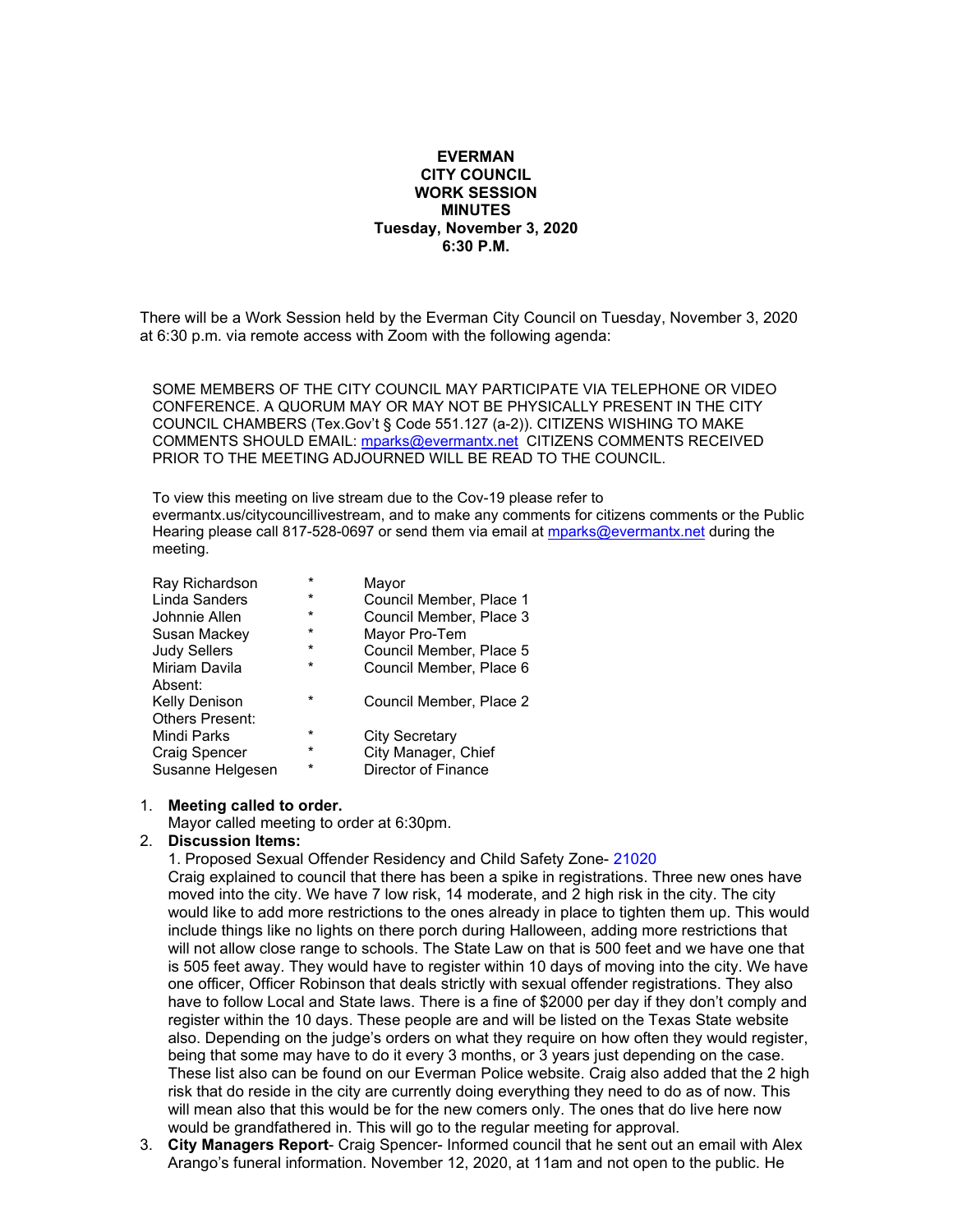also informed council that they will be giving Alex his last ride through the city around about 8am that morning.

- 4. **Mayors Report –** Mayor Ray Richardson- NONE
- 5. **Citizens comments:** NONE

 $\overline{\phantom{a}}$  , and the set of the set of the set of the set of the set of the set of the set of the set of the set of the set of the set of the set of the set of the set of the set of the set of the set of the set of the s

6. **Adjourn.**

Mayor Richardson adjourned meeting at 7:43pm.

Mindi Parks City Secretary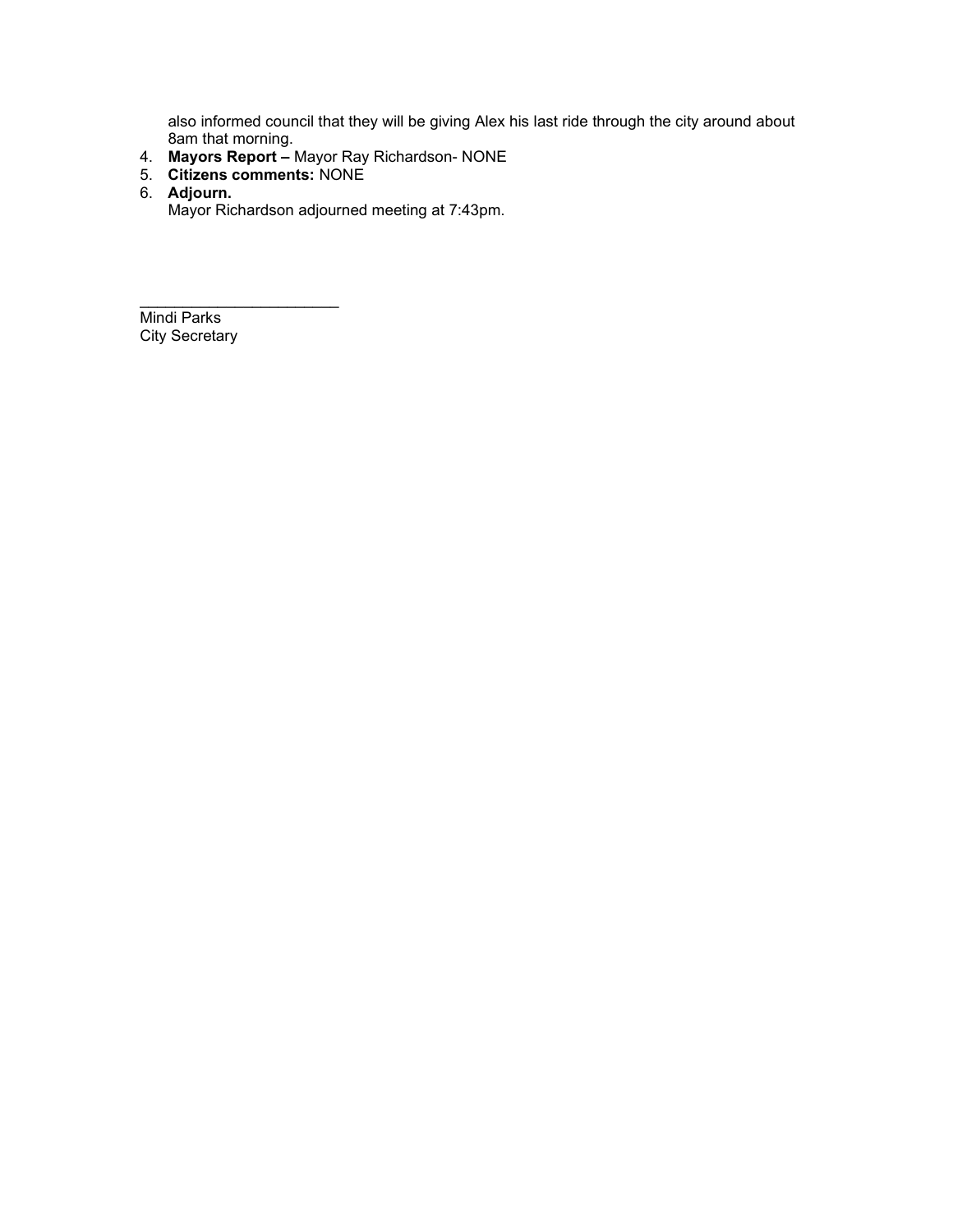### **EVERMAN CITY COUNCIL REGULAR METTING MINUTES Tuesday, November 10, 2020 At 6:30pm.**

There will be a Regular Meeting held by the Everman City Council on Tuesday, November 10, 2020 at 6:30pm, via Zoom with the following agenda:

**SOME MEMBERS OF THE CITY COUNCIL MAY PARTICIPATE VIA TELEPHONE OR VIDEO CONFERENCE. A QUORUM MAY OR MAY NOT BE PHYSICALLY PRESENT IN THE CITY COUNCIL CHAMBERS (Tex.Gov't § Code 551.127 (a-2)). CITIZENS WISHING TO MAKE COMMENTS SHOULD EMAIL: [mparks@evermantx.net](mailto:mparks@evermantx.net) CITIZENS COMMENTS RECEIVED PRIOR TO THE MEETING ADJOURNED WILL BE READ TO THE COUNCIL.**

**To view this meeting on live stream due to the Cov-19 please refer to evermantx.us/citycouncillivestream, and to make any comments for citizens comments please call 817-528-0697 or send them via email at [mparks@evermantx.net](mailto:mparks@evermantx.net) during the meeting.**

| Ray Richardson         | $\star$ | Mayor                      |
|------------------------|---------|----------------------------|
| Linda Sanders          | $\ast$  | Council Member, Place 1    |
| <b>Kelly Denison</b>   | *       | Council Member, Place 2    |
| Johnnie Allen          | *       | Council Member, Place 3    |
| Susan Mackey           | $\ast$  | Mayor Pro-Tem              |
| <b>Judy Sellers</b>    | $\ast$  | Council Member, Place 5    |
| Miriam Davila          | $\star$ | Council Member, Place 6    |
| <b>Others Present:</b> |         |                            |
| Mindi Parks            | $\star$ | <b>City Secretary</b>      |
| Craig Spencer          | $\ast$  | City Manager, Chief        |
| Susanne Helgesen       | $\star$ | <b>Director of Finance</b> |
| <b>Greg Saunders</b>   | $\star$ | Engineer                   |

- 1. Meeting called to order.
	- Mayor Richardson called meeting to order at 6:30pm.
- 2. Invocation.
- 3. Pledge of Allegiance.
- 4. Consent Agenda:
	- **A. Reading of Minutes of the previous meetings:**
	- 1. October 6, 2020 Work Session Meeting
	- 2. October 13, 2020 Regular Meeting
	- 3. October 20, 2020 Emergency Meeting
	- **B. Financial Reports:**
	- 1. October 2020

Motion was made by Council Member Denison and seconded by Council Member Sanders to approve the consent agenda as shown. **ALL VOTED AYE**

### 5. New Business:

Consideration and Possible Action:

- 1. Consideration and action to approve Declaration of November 12<sup>th</sup>, 2020 as a paid holiday-in honor of the funeral services scheduled for Officer Alex Arango -21024 Motion was made by Council Member Denison and seconded by Council Member Sellers to approve Declaration of November 12, 2020 as a paid holiday in honor of the funeral services scheduled for Officer Alex Arango. **ALL VOTED AYE**
- 2. Consideration and action to approve Ordinance #763 an ordinance establishing child safety zones and adopting specific restrictions on sex offender residency -21023 Motion was made by Council Member Sellers and seconded by Pro-Tem Mackey to approve Ordinance #763 an ordinance establishing child safety zones and adopting specific restrictions on sex offender residency. **ALL VOTED AYE**
- 3. Consideration and action to approve Interlocal Agreement for Section 5310 Enhancement Program between the Fort Worth Transportation Authority and the City of Everman, Texas-21022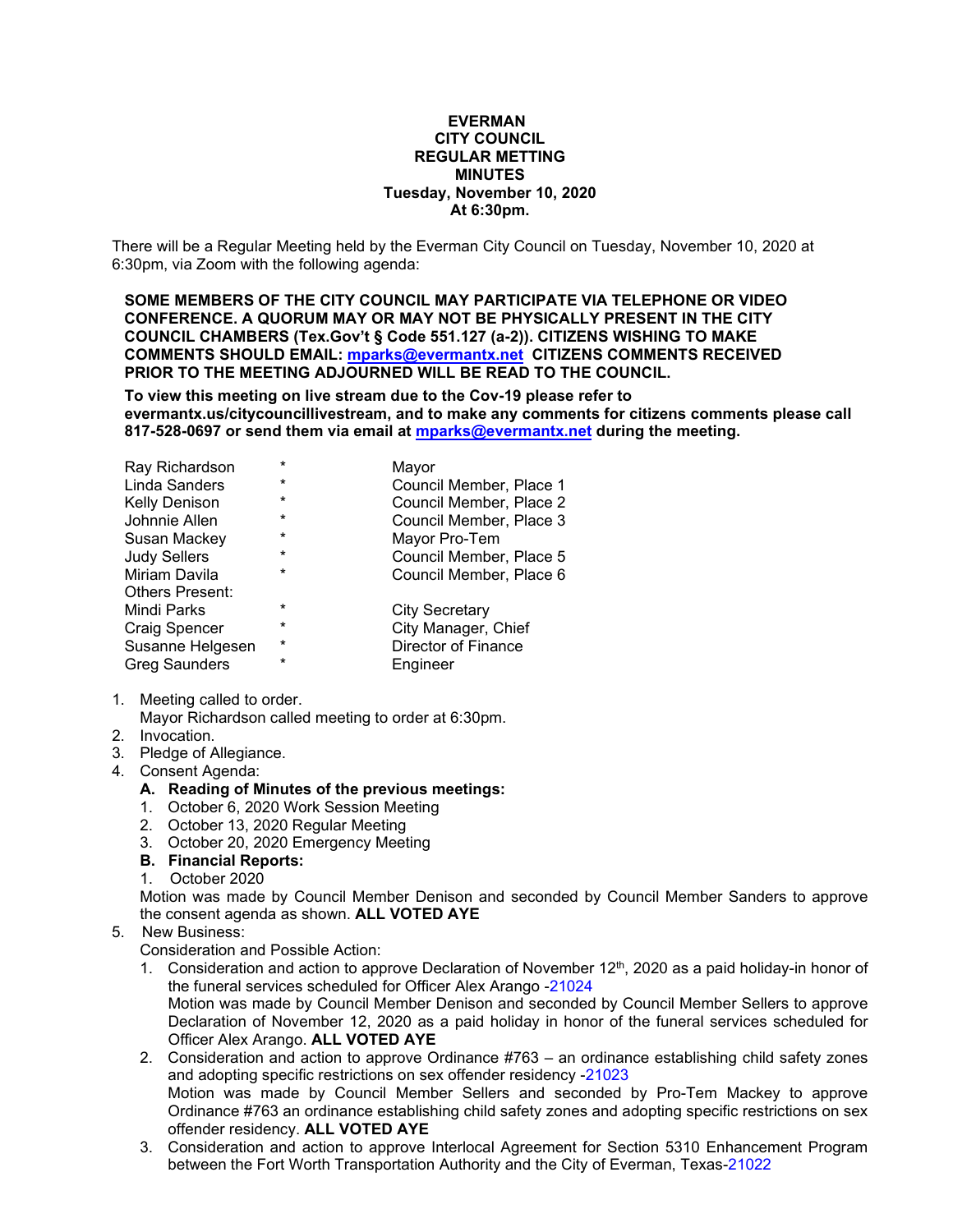Motion was made by Council Member Denison and seconded by Council Member Sanders to approve Interlocal Agreement for Section 5310 Enhancement Program between the Fort Worth Transportation Authority and the City of Everman, Texas. **ALL VOTED AYE**

4. Consideration and action to approve Interlocal Agreement for Administrative Costs Funding for Section 5310 Program between the Fort Worth Transportation Authority and the City of Everman, Texas -21021

Motion was made by Council Member Denison and seconded by Council Member Sanders to approve Interlocal Agreement for Administrative Costs Funding for Section 5310 Program Between the Fort Worth Transportation Authority and the City of Everman, Texas. **ALL VOTED AYE**

- 5. Consideration and action to approve Awarding the construction contract for the Chambers Creek Water System Improvements project to the evaluated low bid provider as recommended by the City's Engineer to Reytech Services, LLC for the Total Base Bid amount of \$618,341.18 -21025 Motion was made by Pro-Tem Mackey and seconded by Council Member Sellers to approve Awarding the construction contract for the Chambers Creek Water System Improvements project to the evaluated low bid provider as recommended by the City's Engineer to Reytech Services, LLC for the Total Base Bid amount of \$618,341.18 with a provisional award to the second highest bidder the Gomez Brothers for Base Bid of the amount of \$677,342,00. **ALL VOTED AYE**
- 6. Consideration and action to approve the Budget Amendments as presented by the Finance Director. Motion was made by Pro-Tem Mackey and seconded by Council Member Denison to approve the Budget Amendments as presented by the Finance Director. **ALL VOTED AYE**
- 7. Consideration and action to approve the Cares Act Budget Amendments as presented by the Finance Director.

Motion was made by Pro-Tem Mackey and seconded by Council member Sellers to approve the Cares Act Budget Amendments as presented by the Finance Director. **ALL VOTED AYE**

- 6. **Executive Session-**Pursuant to Section 551.071, Chapter 551 of the Texas Government Code, Council reserves the right to convene into Executive Session(s) from time to time as deemed necessary during this meeting, to receive advice from its attorney on any posted agenda item, as permitted by law. Additionally, Council may convene into Executive Session to discuss the following:
	- A. Pending or Contemplated Litigation or to Seek the Advice of the City Attorney pursuant to Section 551.071.
	- B. Discussion regarding possible Purchase, Sale, Exchange, Lease, or Value of Real Property, Pursuant to Section 551.072.
	- C. Personnel Matters pursuant to Section 551.074.
- 7. The Council may convene into Executive Session anytime to discuss items that are on the agenda.
- 8. City Managers Report- Craig Spencer- NONE
- 9. Mayor's Report: Mayor Ray Richardson- NONE
- 10. Citizen's comments- NONE

 $\mathcal{L}_\text{max}$  , which is a set of the set of the set of the set of the set of the set of the set of the set of the set of the set of the set of the set of the set of the set of the set of the set of the set of the set of

11. Adjourn.

Mayor Richardson adjourned the meeting at 7:04pm.

Mindi Parks City Secretary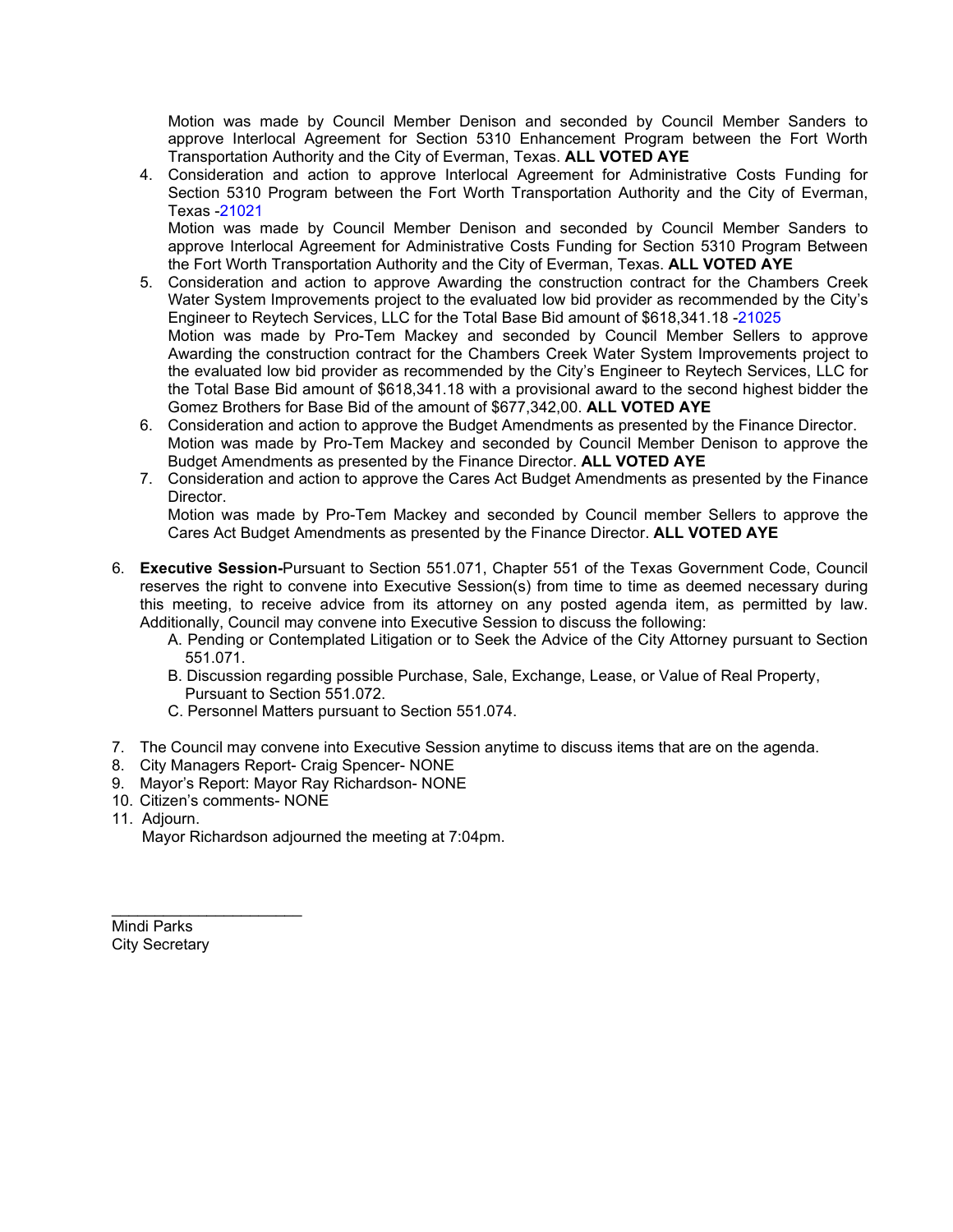## **EVERMAN CITY COUNCIL EMERGENCY MEETING MINUTES Wednesday, November 18, 2020 10:00 A.M.**

There will be an Emergency Meeting held by the Everman City Council on Wednesday, November 18, 2020 at 10:00 a.m. via Zoom with the following agenda:

**SOME MEMBERS OF THE CITY COUNCIL MAY PARTICIPATE VIA TELEPHONE OR VIDEO CONFERENCE. A QUORUM MAY OR MAY NOT BE PHYSICALLY PRESENT IN THE CITY COUNCIL CHAMBERS (Tex.Gov't § Code 551.127 (a-2)). CITIZENS WISHING TO MAKE COMMENTS SHOULD EMAIL: [mparks@evermantx.net](mailto:mparks@evermantx.net) CITIZENS COMMENTS RECEIVED PRIOR TO THE MEETING ADJOURNED WILL BE READ TO THE COUNCIL.**

**To view this meeting on live stream due to the Cov-19 please refer to evermantx.us/citycouncillivestream, and to make any comments for citizens comments please call 817-528-0697 or send them via email at [mparks@evermantx.net](mailto:mparks@evermantx.net) during the meeting.**

| Ray Richardson         | $\star$  | Mayor                       |
|------------------------|----------|-----------------------------|
| Linda Sanders          | $^\star$ | Council Member, Place 1     |
| Susan Mackey           | $\ast$   | Mayor Pro-Tem               |
| Miriam Davila          | $\ast$   | Council Member, Place 6     |
| Absent:                |          |                             |
| <b>Kelly Denison</b>   | $\star$  | Council Member, Place 2     |
| Johnnie Allen          | $\star$  | Council Member, Place 3     |
| <b>Judy Sellers</b>    | $\star$  | Council Member, Place 5     |
| <b>Others Present:</b> |          |                             |
| Mindi Parks            | $\star$  | City Secretary              |
| <b>Craig Spencer</b>   | $\ast$   | City Manager, Chief         |
| Susanne Helgesen       | $\star$  | Director of Finance         |
| Jennifer Nateros       | $\star$  | Director of Human Resources |

1. Meeting called to order.

Mayor Ray Richardson called meeting to order at 10:05am.

## 2. **New Business:**

Consideration and Possible Action:

1. Consideration and possible action to approve the Leave Sharing Donation Policy -21026 Motion was made by Mayor Pro-Tem Mackey and seconded by Council Member Sanders to approve the Leave Sharing Donation Policy. **ALL VOTED AYE**

#### 3. Adjourn.

Mayor Ray Richardson adjourned the meeting at 10:10am.

Mindi Parks City Secretary

 $\mathcal{L}$  , we are the set of the set of the set of the set of the set of the set of the set of the set of the set of the set of the set of the set of the set of the set of the set of the set of the set of the set of the s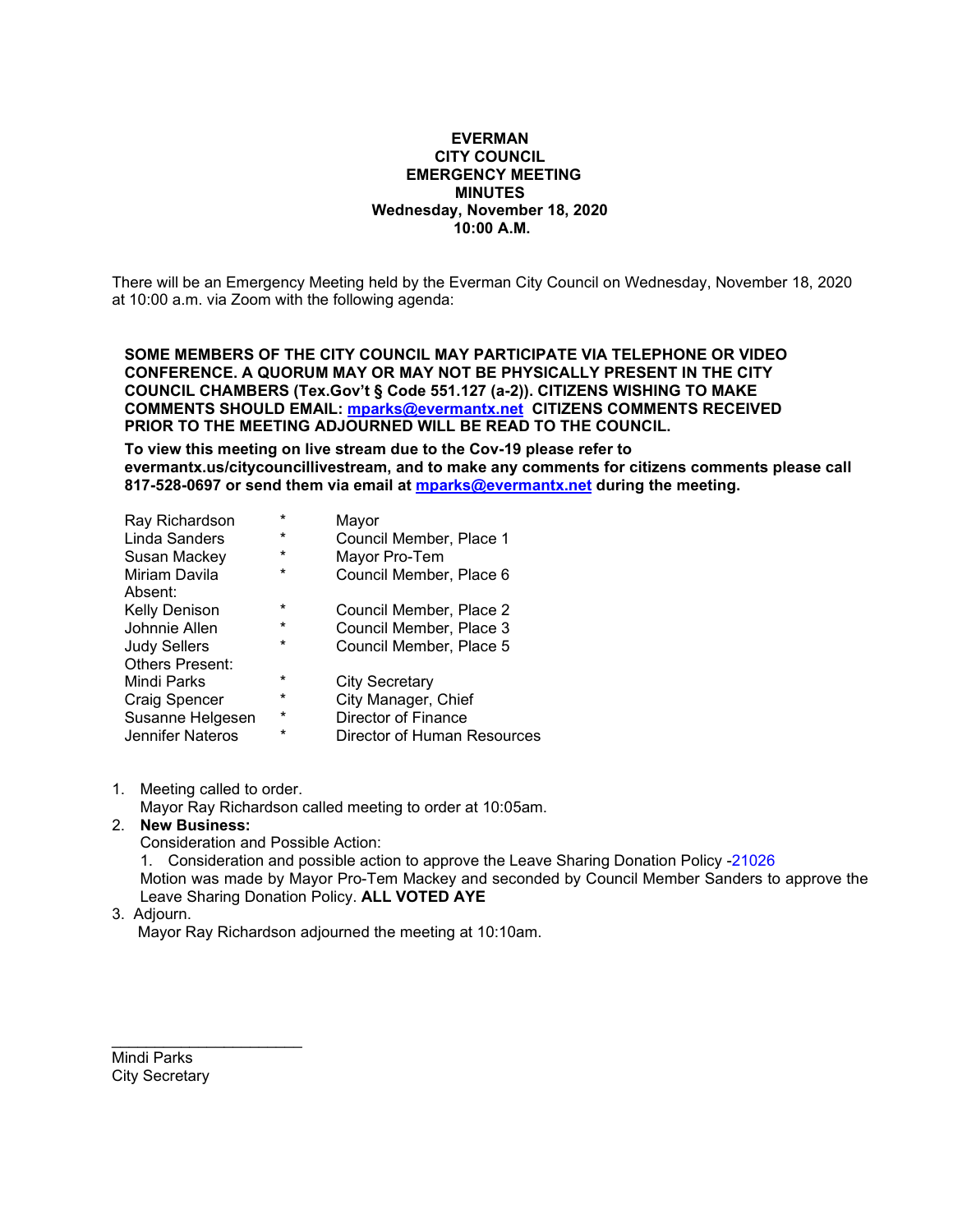<span id="page-7-0"></span>

# **Everman City Council Agenda Request**

**Agenda Tracking Number** 21034

**TYPE:** Presentation

**SUBJECT:** Demonstration of transportation vehicles on behalf of Trinity Metro

## **What date would you like to have this item added:**

# **RECOMMENDATION:**

No recommendation at this time

# **DISCUSSION:**

Rodney Woods with Trinity Metro will be on site for a demonstration of two transportation vehicles that they plan to utilize for potential on demand services within the City of Everman

Tuesday, December 8, 2020

| <b>Submitted for City Manager's Office</b><br>by: | Mayor |
|---------------------------------------------------|-------|
| <b>Originating Department:</b>                    | Mayor |
| <b>Originating Department Head:</b>               | Mayor |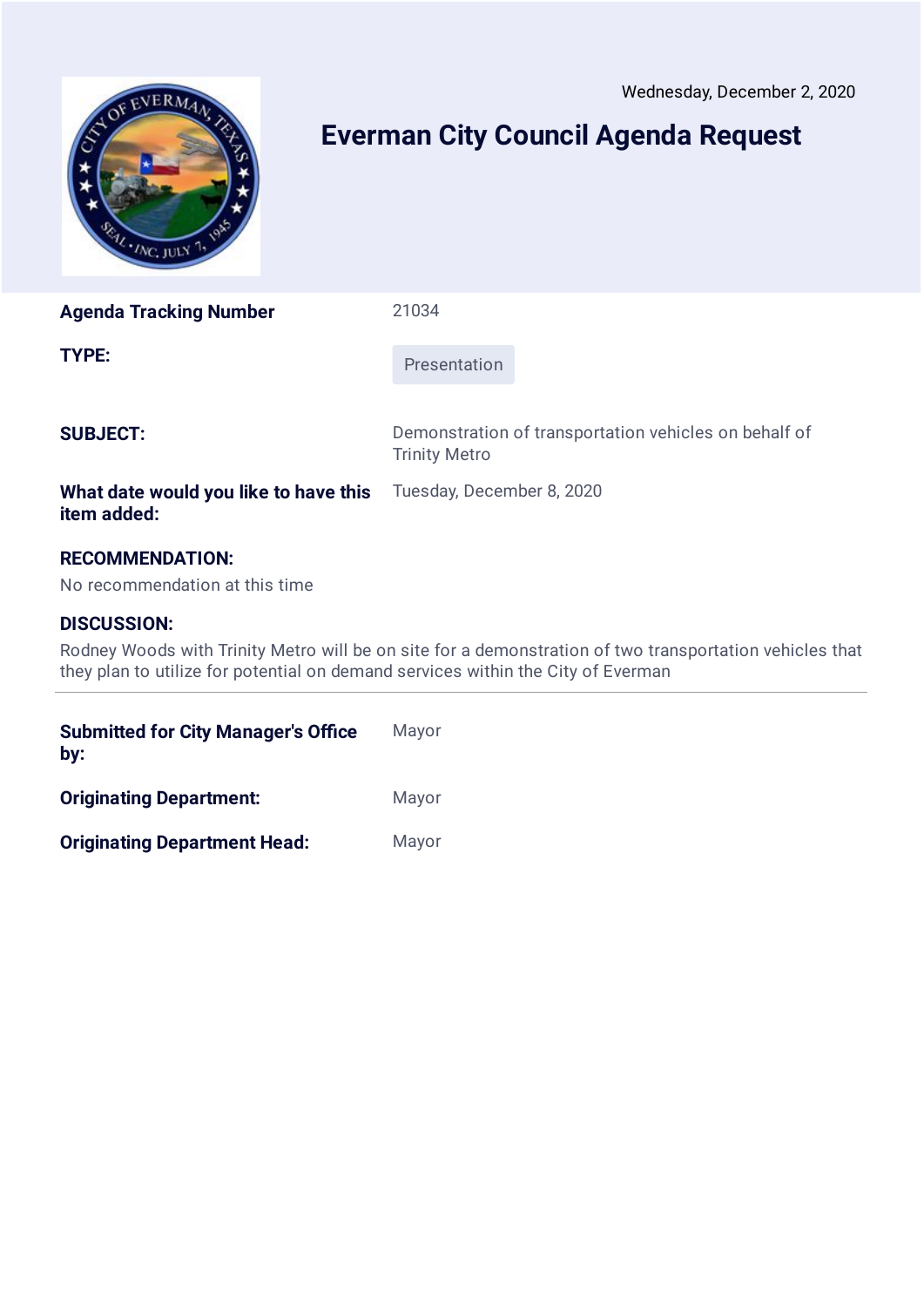<span id="page-8-0"></span>

# **Everman City Council Agenda Request**

| <b>Agenda Tracking Number</b>                        | 21031                                                                                                             |
|------------------------------------------------------|-------------------------------------------------------------------------------------------------------------------|
| TYPE:                                                | <b>Consideration and Possible Action</b>                                                                          |
| <b>SUBJECT:</b>                                      | Approval of the 2021 Employee Benefit Package as<br>presented by Rodney Dryden of Wellspring Insurance<br>Agency. |
| What date would you like to have this<br>item added: | Tuesday, December 8, 2020                                                                                         |

# **RECOMMENDATION:**

It is recommended that the Everman City Council approve the 2021 Employee Benefit Package as presented previously by Rodney Dryden from Wellspring Insurance Agency.

# **DISCUSSION:**

This benefit package keeps our current benefit options, with slight increases in co-pays to the employees. This increase was unavoidable and seen across the entire insurance market. This package will provide additional new benefits to all employees including Short-Term and Long-Term Disability benefits. This package will come in under the budgeted increase, saving us at least \$5.05 per employee, per month or approximately \$3,000.00.

| <b>ATTACHMENTS:</b>                               | Cityof Everman Council 2021 (2) .xlsx<br>xlsx |
|---------------------------------------------------|-----------------------------------------------|
| <b>Submitted for City Manager's Office</b><br>by: | Jennifer Nateros                              |
| <b>Originating Department:</b>                    | <b>Human Resources</b>                        |
| <b>Originating Department Head:</b>               | <b>Jennifer Nateros</b>                       |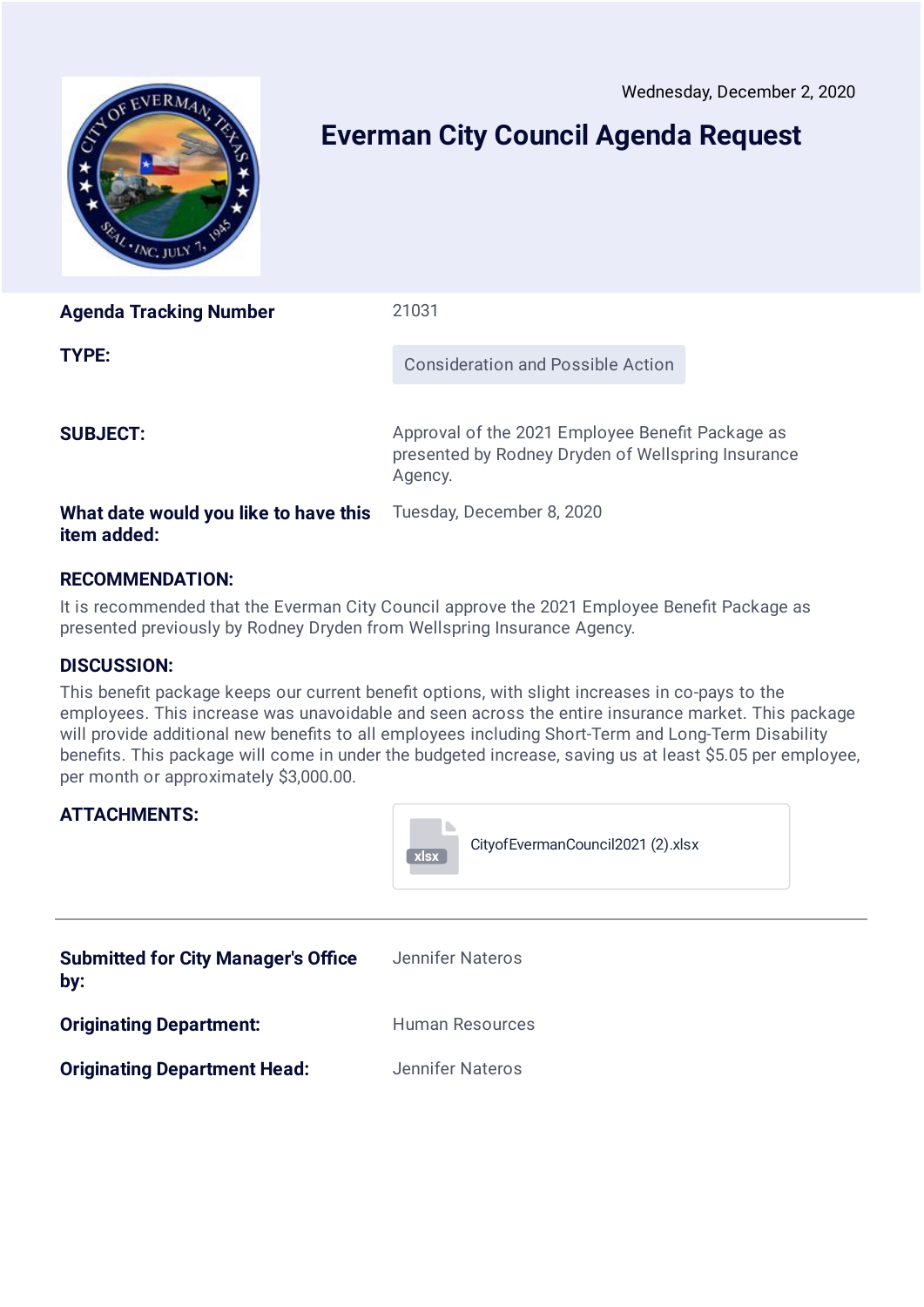<span id="page-9-0"></span>

# **Everman City Council Agenda Request**

| <b>Agenda Tracking Number</b>                        | 21032                                                                                                                                                                                                                                                                 |  |
|------------------------------------------------------|-----------------------------------------------------------------------------------------------------------------------------------------------------------------------------------------------------------------------------------------------------------------------|--|
| TYPE:                                                | <b>Consideration and Possible Action</b>                                                                                                                                                                                                                              |  |
| <b>SUBJECT:</b>                                      | Award the construction contract for Enon Avenue &<br>Christopher Drive Water System Improvements to the<br>evaluated low bid provider as recommended by the City's<br>Engineer to Gomez Brothers Construction, Inc. for a Total<br>Base Bid amount of \$1,377,354.00. |  |
| What date would you like to have this<br>item added: | Tuesday, December 8, 2020                                                                                                                                                                                                                                             |  |

# **RECOMMENDATION:**

It is recommended that City Council Award the construction contract for Enon Avenue & Christopher Drive Water System Improvements to the evaluated low bid provider as recommended by the City's Engineer to Gomez Brothers Construction, Inc. for a Total Base Bid amount of \$1,377,354.00.

## **DISCUSSION:**

Please see attached letter from City Engineer - Greg Saunders

# **ATTACHMENTS:**



| <b>Submitted for City Manager's Office</b><br>by: | <b>Greg Saunders</b> |
|---------------------------------------------------|----------------------|
| <b>Originating Department:</b>                    | <b>City Engineer</b> |
| <b>Originating Department Head:</b>               | Lisa Minnis          |